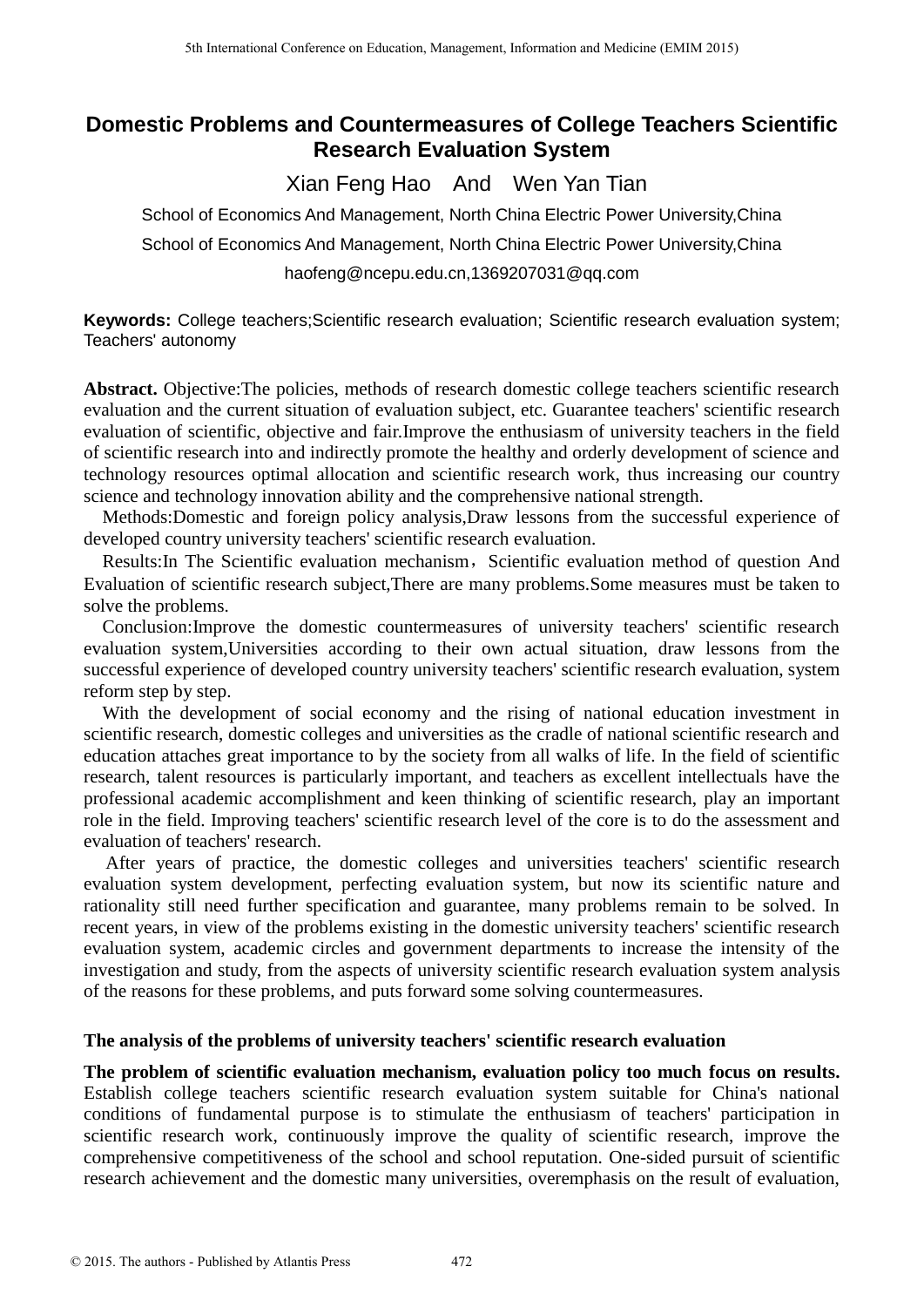assessment of the figures as a measure of value of scientific research standard lever, ignore the evaluation process and the quality of scientific research achievements, the evaluation policy can't rise to the correct guiding role.

**The problem of scientific research evaluation methods, evaluation method and the process is not scientific and objective.** Now lined in university, not to mention different college of education mode, focus is different, in the same school clear difference between various departments, various professional division of labor is clear, difference is very strong, research field and direction of each different, has its special differences, and evaluation is to adopt a model conformist, its limitation is obvious. In addition, different teachers ability is different, they are of different levels, in education and scientific research in such standard quantitative assessment method to measure each teacher's comprehensive quality makes the scientific nature and rationality of the compromised.

**The problem of scientific research evaluation subject, teachers' participation is low, the**  lack of democracy. At present, the domestic university teachers' scientific research evaluation of the initiative or in a few hands such leadership in colleges and universities, teachers' participation is almost zero. This makes teachers often do not fully know evaluation standards and contents, blindly to scientific research results and research, work. Moreover, in the process of evaluation, teachers are dominant and does not supervise the evaluation makes them for evaluation of the results are reliable, easy to evaluators, easy to question the evaluation results, easily lead to vicious competition, make the school scientific research atmosphere.

To sum up, the current domestic evaluation system of university teachers' scientific research evaluation still existence question and the insufficiency, needs to further explore and perfect.

#### **The foreign teacher in university scientific research evaluation system**

The United States and Japan and other developed countries are mostly based on the evaluation of target management mode, this kind of evaluation is by no means a simple rewards and punishments, but pay more attention to the overall quality of teachers, the teachers' personal academic goals and development goals and management decision of the school together, not only can improve the quality of teacher education research, can help the development of the school. Existing in our country's higher education management system mode, the system of the colleges and universities to develop service for the educational goals, so are the distinctive features of teachers' scientific research evaluation system of higher education is to the organization's goals in the first place, this way really beneficial to school management, but also limits the teachers' development space.

Japan's evaluation, teacher evaluation is divided into education activities of scientific research activities or social activities, and campus management activities assessment of four parts, and these evaluation with quantitative evaluation and qualitative evaluation of two basic methods, a considerable degree of freedom for college teachers' work areas, objective, fair and scientific. In the process of teachers' scientific research evaluation, to give the teacher a considerable degree of freedom, the subjective evaluation and objective evaluation together, and to make public assessment of the teacher, pay attention to listen to the views of many aspects, so that we can effectively promote teachers enrich self, all aspects of development.

American colleges and universities is very strict, the assessment of teachers' academic ability mainly adopts the method of peer appraisal, teachers' self assessment and expert judgment independence to combine together, at the same time with external experts and professors of scientific identification of the evaluation results, the subjective evaluation and objective evaluation together, both to avoid the teacher's mistrust of the review results, on the other hand, improve the teachers' participation.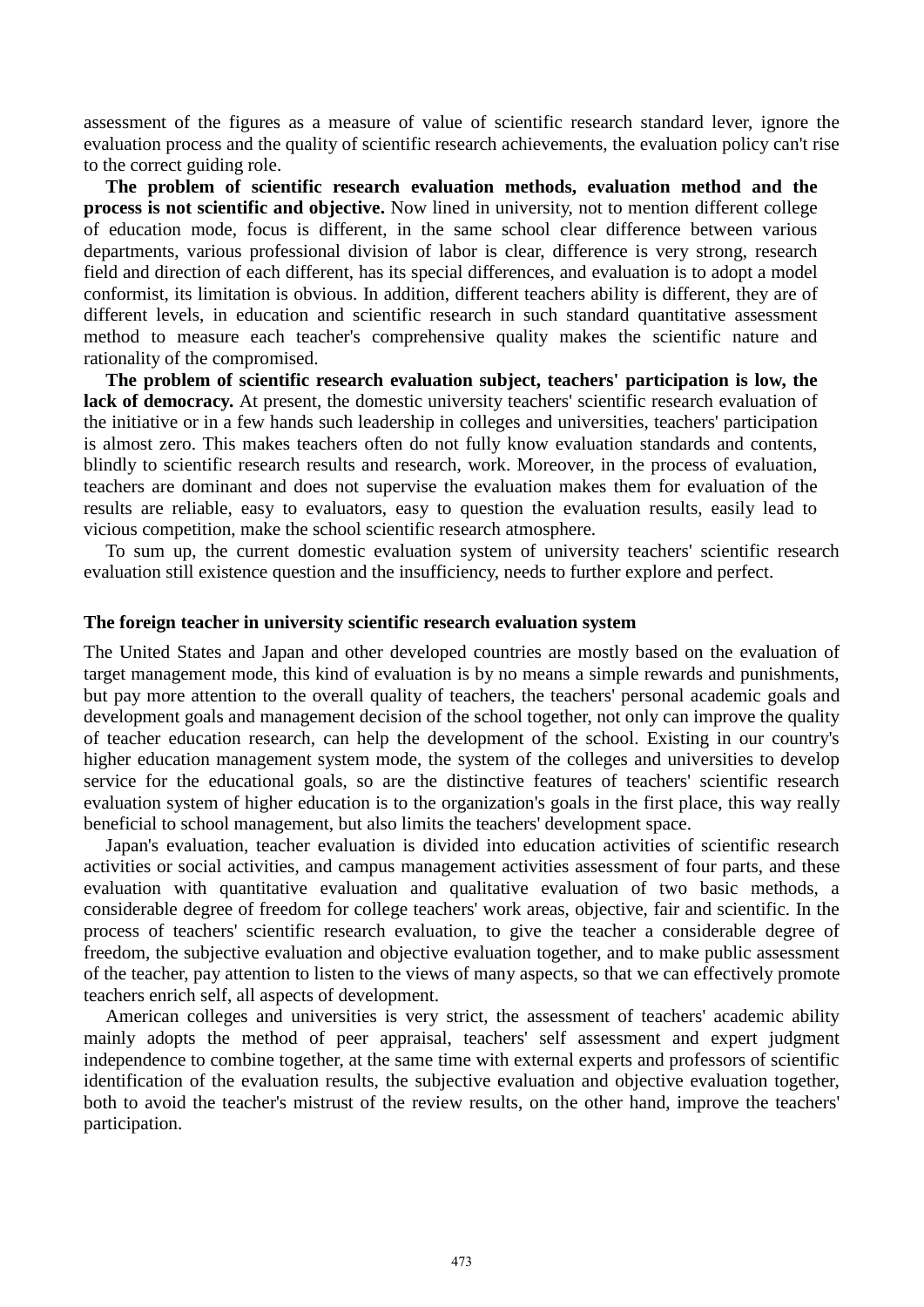## **Improve the domestic countermeasures of university teachers' scientific research evaluation system**

According to the current problems of domestic university teachers' scientific research evaluation system, draw lessons from foreign successful experiences and practices, the author will perfect the domestic university teachers' scientific research evaluation system put forward the following Suggestions.

**Improve the assessment mechanism of scientific research, pay more attention to the process and quality.** Draw lessons from the United States, Japan and other developed countries of the target management method, the university teachers' scientific research evaluation and the development of the potential of the development strategy of the school, teachers and school management decision-making closely linked together, better realize the goal of education in the schools and countries. In addition, universities should truly standardize research results of the inspection process, strictly the quality pass, set up is given priority to with quality, both in the number of scientific research evaluation system; Note weakened by teachers' grading evaluation results, weakening teachers titles, bonuses, allowances and other real interest and teachers' scientific research evaluation results, overcome the amoral behavior of academic, purify academic competition atmosphere; To give university teachers' autonomy, improve teachers' scientific research enthusiasm, and not just by the scientific research evaluation results to improve the teachers' competitiveness.

**Diverse scientific research evaluation methods, pay attention to the assessment content diversity.** In view of the different development goals and direction in colleges and universities, a unified evaluation standard is no longer applicable, therefore in the process of university teachers' scientific research evaluation according to the school's own development direction and development needs for different evaluation standard and evaluation method. In addition, the same school different specialized special regularity makes colleges and universities for different professional classify different types of scientific research evaluation. In a certain way, make classified scientific research in university, teachers' scientific research goal is more explicit, improve the whole scientific research ability and level of colleges and universities. In addition, aiming at the problem of scientific research evaluation method is simple and quantitative, quantitative evaluation and qualitative evaluation of two basic methods, evaluation of different research projects adopt different methods, specific issues specific analysis, to prevent the "one size fits all".

**Rich in colleges and universities evaluation main body, improve teachers' autonomy.** Draw lessons from the practice of university teachers' scientific research evaluation, to establish and perfect the system of expert evaluation, the choice of experts in the process of research its academic level of scientific research ability, and social relations, guarantee the reliable of the evaluation results, the monopoly of the academic power to prevent. After the evaluation of the public in time, ensure the fair assessment. In addition, pay attention to the participation of the teachers in the process of evaluation, open and transparent, and not just small groups such as school leadership. Teachers to be involved in the research process will understand school evaluation policy, to avoid the blindness in the process of scientific research and undirected, this can be either to a certain extent, promote the evaluation result objective and fair, and gave the teacher autonomy.

Evaluators communication with teachers can give the space of teacher reflection, teachers constantly improve themselves, enrich their knowledge, improve the teaching scientific research level. In addition, by introducing social intermediary organizations in colleges and universities to strengthen the social participation, independent development of socialization of university teachers' scientific research evaluation institutions, can make the evaluation work of university's scientific research has more independence, the assessment results more objective and scientific evaluation.